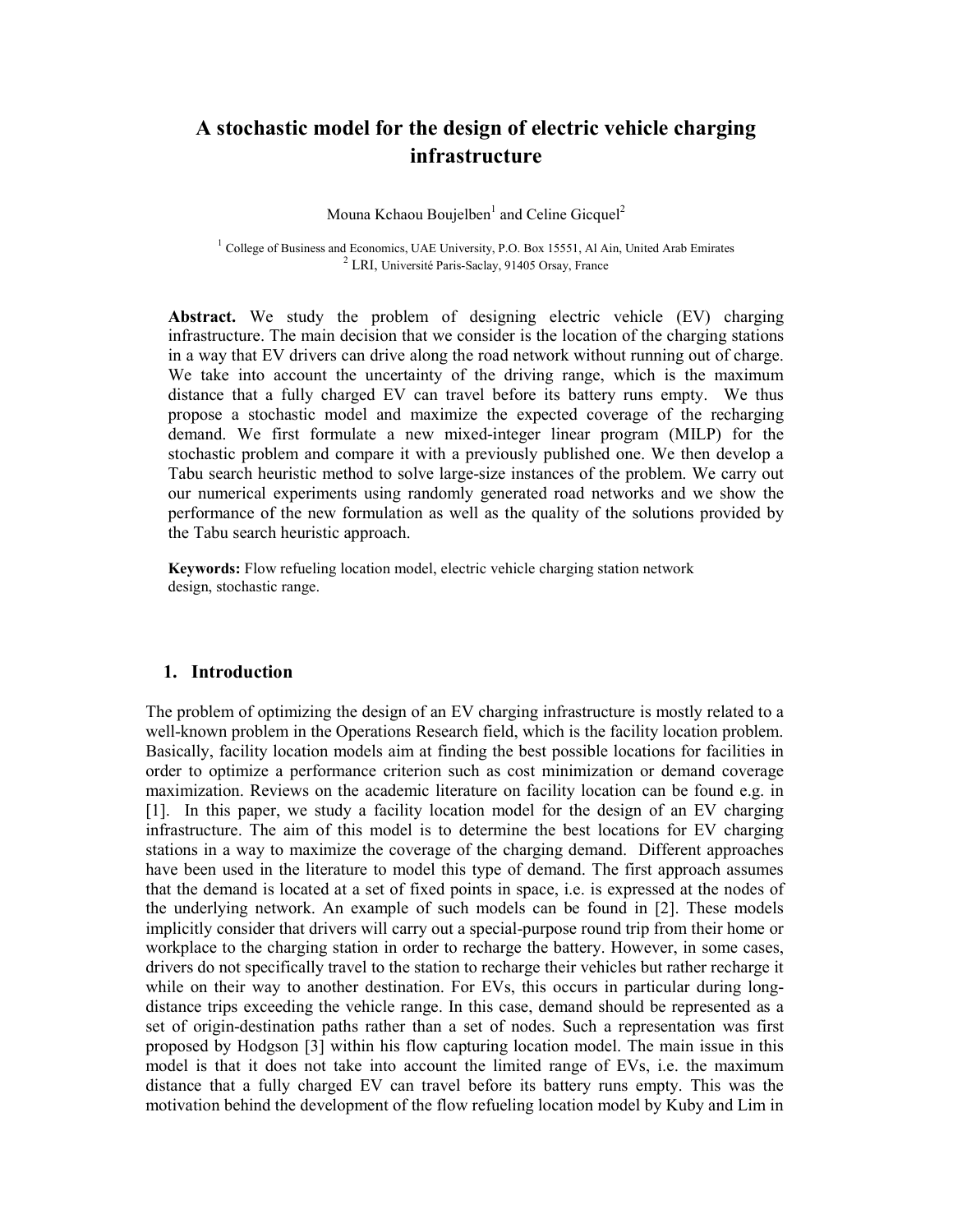[4]. In this model, a flow on a given path is considered as refueled if and only if there is an adequate number of stations on the path, allowing an EV driver to refuel his journey from the origin to the destination. Different extensions of this model have been proposed in the literature in order to study more realistic assumptions such as e.g. the capacity of charging stations [5] or the deviations from the shortest paths [6]. However, little attention has been given to studying the uncertainties on the input data of the optimization problem, in particular the driving range uncertainty. To the best of our knowledge, the uncertainty of the driving range has been introduced in only two recent works. The first work [7] uses a probabilistic approach to model the range uncertainty and the second work [8] introduces two stochastic models, one maximizing the expected EV flow covered and the other one is a chance constrained model. In this paper, we present a new formulation for the problem of locating EV charging stations under uncertainties on the driving range, with the objective of maximizing the expected flow coverage.

## 2. Problem description and modeling

We consider a road network  $G(N,A)$ , where N denotes a set of nodes and A denotes a set of arcs linking these nodes. The charging demand to be satisfied by the stations is modeled as a set of flows denoted by Q. Each flow  $q\epsilon Q$  is described by its origin  $O_q$ , its destination  $D_q$  and the number of EVs traveling along it  $f_q$ . Drivers belonging to flow q are assumed to follow the shortest path between  $O_q$  and  $D_q$ . All EVs have a limited range R, which is subject to uncertainty due to e.g. the traffic conditions, the weather or the age of the battery. A flow  $q$ is said to be covered if there is an adequate number of stations on this flow that allows EVs to travel from  $O_q$  to  $D_q$  without running out of charge. In other words, the flow q is covered when the distance between each pair  $k, l$  of consecutive stations on the flow does not exceed the range  $R$ , otherwise, it is not covered. In order to model the problem that determines the best locations for a predetermined number of stations while maximizing the expected flow covered on the network, we use three types of decision variables. Variable  $x_i$  is a binary variable equal to 1 if a station is opened at node j, 0 otherwise. Variable  $z_q \in [0,1]$  is a continuous variable equal to the probability of covering flow q. Finally, variable  $w_{kl}^{\bar{q}}$  is a binary variable equal to 1 if a vehicle traveling along flow  $q$  is recharged at a station located at node  $k$  to cover the vehicle trip up to node  $l$  and  $0$  otherwise. The objective function of our MILP model can be written as follows: maximize  $\sum_{q \in Q} f_q z_q$ , i.e. maximizing the sum of EV flows on the network, weighted by their probability of coverage. We include in the model different sets of constraints that link variables  $z_q$  and variables  $w_{kl}^q$ , define the relationship between variables w and variables x and limit the number of charging stations that must be opened to a predetermined number  $p$  representing the limited investment budget. We assume that for a given realization of the random conditions w, the value of the range  $R(w)$  is the same for the whole network and that  $R(w)$  is randomly distributed following the cumulative density function  $G: R \to [0,1]$ . By using these assumptions and the fact that G is a nondecreasing function, we can write the range constraints as follows:

 $z_q \leq 1 - \sum_{k \in N_{lq}^b} G(t_q(k, l)) w_{kl}^q \ \forall q \in Q, l \in N_q \setminus O_q$ , where  $t_q(k, l)$  is the total length of arcs visited when traveling from node k to node l on flow q and  $N_{lq}^{b}$  is the set of nodes situated along flow  $q$  before node *l* on a trip from  $Oq$  to  $Dq$ .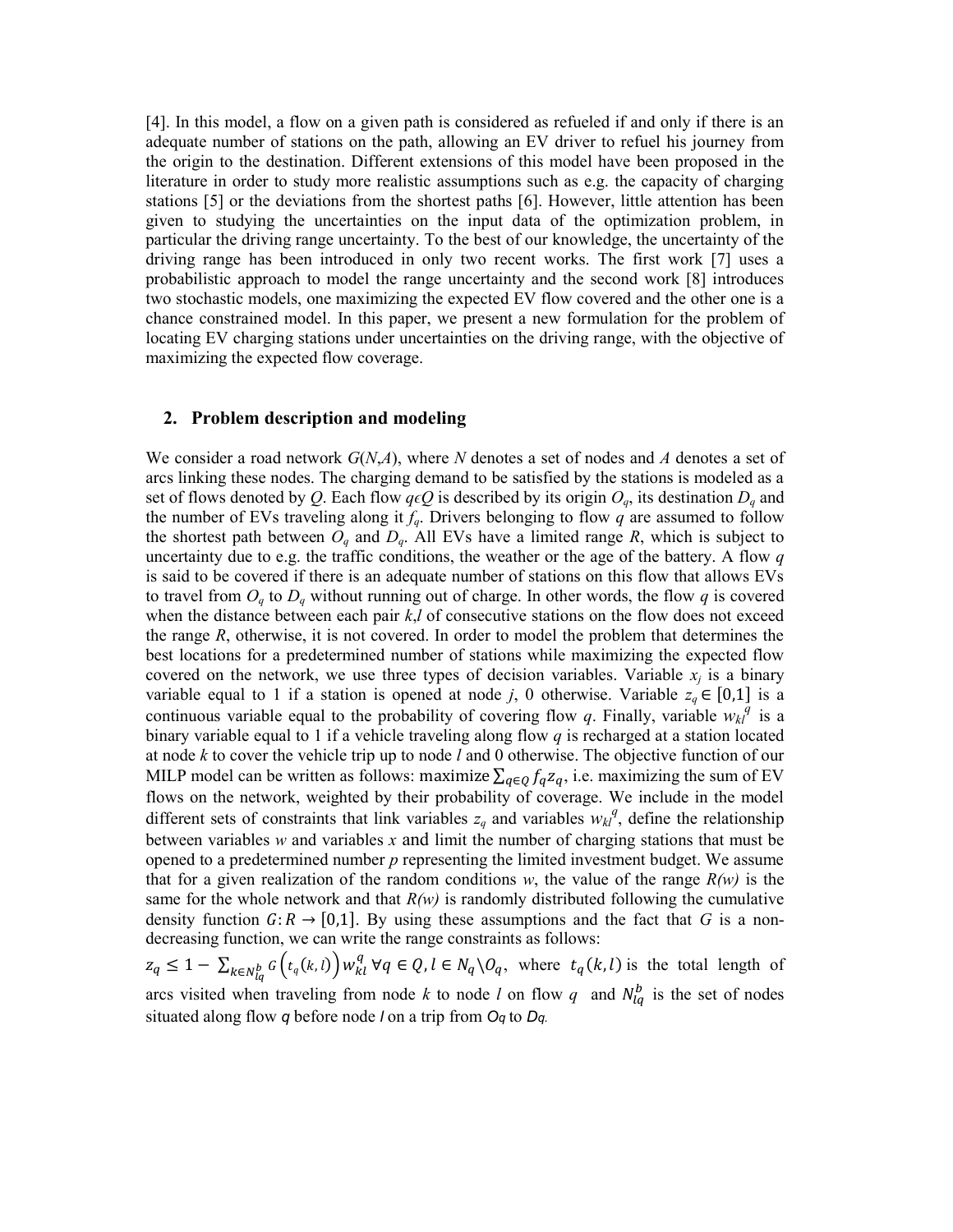#### 3. Tabu search heuristic approach

For large size instances of the stochastic EV charging station location problem, the computation time required to get an optimal solution might become prohibitively long. Therefore, we propose a Tabu search procedure in order to obtain good quality solutions in short computation times. The algorithm starts by building an initial solution and setting the best feasible solution to the initial solution. Then, two different steps are alternated in the iterations of the algorithm. Step1 consists of selecting a station to be opened among the  $N-p$ closed stations. The station should not be Tabu (not recently closed) and should lead to the highest expected coverage among all possible openings. Step2 consists of selecting a station to be closed among the  $p + 1$  opened stations. This station should not be Tabu (not recently opened) and should lead to the highest expected coverage among all possible closings. The Tabu search procedure stops when the number of iterations without improvement of the best objective reaches a maximum limit.

### 4. Main conclusions from the numerical experiments

In our numerical experiments, we compare the performance of the new formulation proposed in this paper with the one of the previously published formulation in [7] for the expected flow refueling location model. We also analyze the quality of the solutions provided by the Tabu search heuristic approach. The road networks that we use in the tests were randomly generated following a procedure similar to the one proposed in [8]. We consider two different instances sizes:  $(N=100, Q=1225)$  and  $(N=200, Q=4950)$  and different values for the number of stations  $p$ . The random range  $R$  is represented using a Gamma distribution, with a shape parameter of 50 and a scale parameter of 5. For each instance size and each value of  $p$ , we generate 5 instances and consider the average output value. We employed the C++ language to implement the model and the commercial solver CPLEX 12.6.2 to solve it. All tests were carried out on a PC with Intel i5-3210M Core 2 Duo (2.50 GHz) with 8GB of RAM. The CPU time of CPLEX solver was limited to 10 hours. Examples of results are shown in Table 1. The results show that our formulation performs better than the existing one as it leads to significantly decreasing the CPU time. Moreover, when using the existing formulation, CPLEX failed at finding the optimal solution within the time limit for several instances. In those cases, the optimality gap went up to 13%.

Table 1. Average performance of the three methods (5 replications).

| Instance     | New formulation | Existing            | <b>TABU CPU</b> | TABU Gap |
|--------------|-----------------|---------------------|-----------------|----------|
|              | CPU(s)          | formulation CPU (s) | (s)             | (%)      |
| N100Q1225p10 | 165             | 583                 | 9               | 0.2      |
| N100Q1225p25 | 609             | 11008               | 24              | 0.1      |
| N200O4950p10 | 8212            | 32775               | 58              | 0.8      |
| N200Q4950p25 | 26385           | 36000               | 184             | 0.6      |

The last column of Table 1 reports the gap between the solution found by the Tabu Search heuristic and the optimal solution. It shows that the heuristic performs very well as it provides good quality solutions in short computation times.